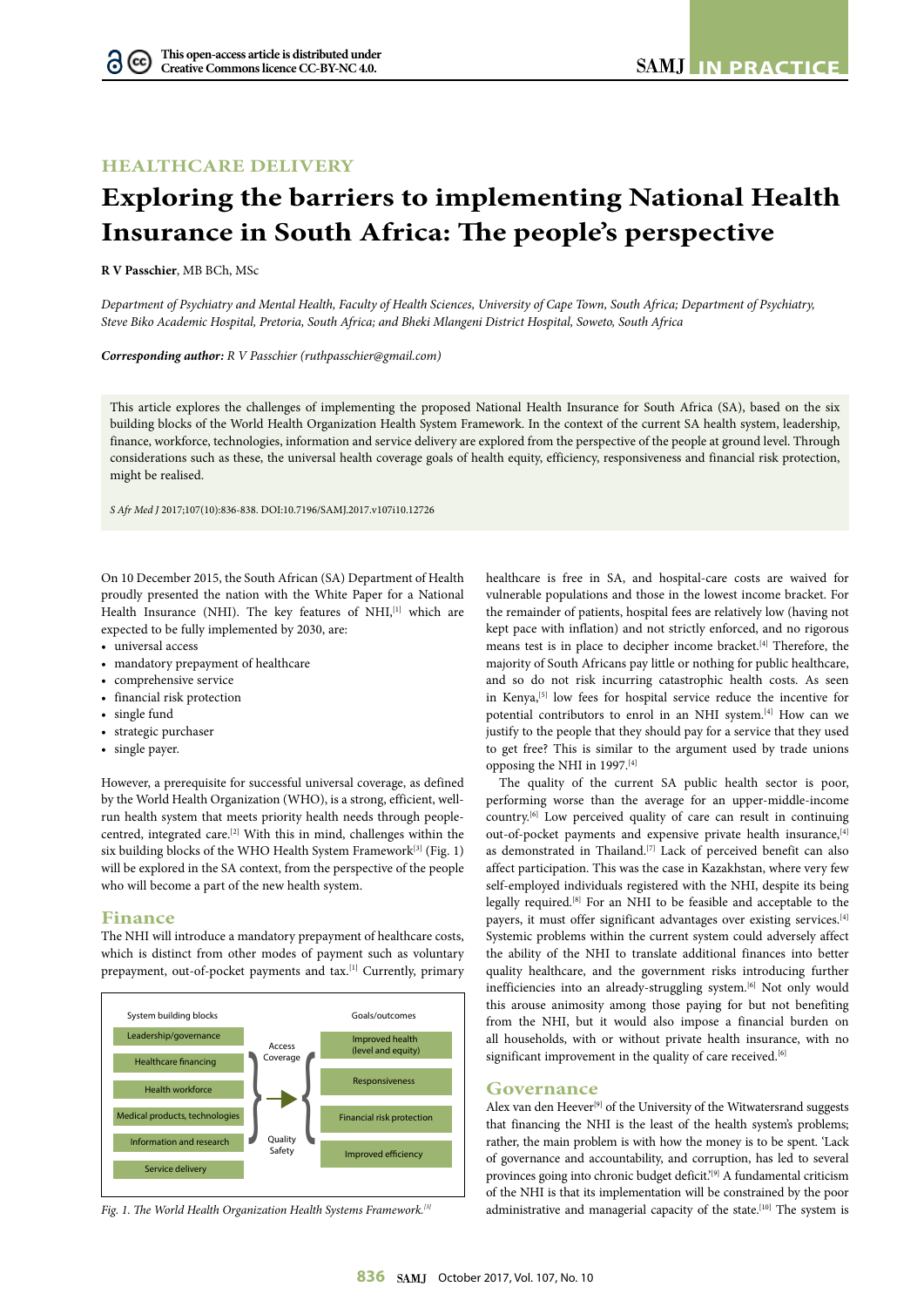threatened by poor co-ordination between national, provincial and district levels.[11] The NHI system will need to provide clarity regarding roles, and mechanisms of communication, to ensure the effectiveness of management on the macro, meso and micro levels.

Nigeria's experience shows that interest and strong political leadership when implementing an NHI enhances the pace of the policy process.[12] However, when new systems are implemented, local politicians who could help to identify obstacles are often excluded.<sup>[13]</sup> Although political will is essential, it is necessary to involve all stakeholders when attempting any reform.[11] Vision, collaboration and oversight of the NHI will require co-operation and input from multiple levels, getting community members, service users, health workers and politicians together from the start, to share their views about the system and to commit to working together to solve problems.<sup>[13]</sup> As Bishai *et al*.<sup>[13]</sup> explain, 'People who own the problem can anticipate the most likely social obstacles to its resolution, and their participation is essential.' Without the vision and oversight of all those using and working in the health system, the NHI may face resistance from personnel at ground level.

#### **Health workforce**

The Minister of Health, Dr Motsoaledi, has said that the country needs to triple its number of doctors for the NHI to work.[9] Currently, 70% of medical practitioners work in the private sector. This is not surprising, since a doctor in public practice, working in an under-resourced environment, will see up to 17 times the patient load of a private practitioner.<sup>[6]</sup> The country is currently funding new medical schools to increase the number of doctors produced yearly.[9] However, instead of focusing on training new professionals (who will almost certainly end up supplying the private sector), the problem that should be addressed is: why are the staff leaving?

Low levels of staff motivation, owing to a discouraging work environment, with poor equipment, short supplies, high vacancy rates and mounting workloads, are the norm in public health facilities. [6] These 'push factors' need to be addressed in order to retain the number of health workers required for the new system to function. The public sector will need to utilise, support and motivate the available health workers by effective human-resource management and quality management tools, to create working environments that improve morale and job satisfaction, and enable staff to achieve their personal and professional goals.<sup>[6]</sup>

#### **Service delivery**

A history of colonialism, apartheid and separate development has impacted heavily on the misdistribution of and differential access to health services in SA.<sup>[14]</sup> The country was founded on principles of inequity, and to this day suffers the consequences, being regarded by analysts as having one of the most iniquitous health systems in the world.[9]

The NHI claims to prioritise services to those populations most in need.<sup>[1]</sup> However, capacity varies between provinces, making their ability to implement service uneven.<sup>[15]</sup> This poses the risk of widening the equity gap, unless targeting and incentives can support the poorest-served provinces.<sup>[15]</sup> It is unclear how the NHI will redistribute the human resources and infrastructure that have been firmly set in centuries of unequal distribution along public-private, rural-urban, primary-tertiary and poor-rich lines.<sup>[6]</sup>

### **Information and research**

The NHI will bring with it the proposed National Health Information Repository and Data system. This aims to improve monitoring and to track health status, quality assurance and healthcare utilisation.<sup>[1]</sup> However, there is a lack of monitoring and evaluation mechanisms at all levels of the health system, and inadequate human resources to provide such services.[11] Furthermore, past studies have shown SA to be 'data rich but information poor',<sup>[15]</sup> since data systems do not always provide nationally representative, good-quality information in a timely manner.[15] Capacity building to improve data collection, and making use of new digital technology, must be considered to improve implementation. Streamlining of translation into policy, programmes and practice should be prioritised to avoid the waste of this valuable resource.

## **Medical products and technologies**

The private sector has a major role to play in developing innovative uses of medical products and technology, such as new diagnostics.<sup>[16]</sup> The NHI plans to purchase services from accredited and contracted private specialists and private hospitals.[1] The unsuccessful privatepublic partnership (PPP) in the neighbouring country Lesotho, along with international evidence, shows that PPPs can be risky and costly, and can fail to advance universal and equitable health coverage.[17] Furthermore, the high cost of private-provider fees is currently a barrier to expanding partnerships with the NHI, resulting in the need for the current Competition Commission enquiry into the drivers of prices in the private health sector.<sup>[16]</sup>

PPPs will require a close, transparent relationship between government and private providers.<sup>[16]</sup> The SA health system will need to develop skilled management, and the capacity to choose PPPs that are strategically important to national goals.<sup>[16]</sup>

## **Conclusion**

Equitable access and universal coverage through an NHI was envisioned in SA as early as the 1920s.<sup>[14]</sup> With the prospect finally on the horizon, leaders need to make efforts, at every level of the health system, to ensure a smooth transition for the people who will become a part of it. The public should understand the value and reap the benefits of an extra payroll tax. Good governance is required, with a plan to eliminate corruption, and vision must be sought from stakeholders throughout society. Human resources could be more highly valued and efforts made to create acceptable working environments, to retain staff. Inequities of the past have to be accounted for by rigorous efforts to target those least capable of delivering, yet most in need of service. Data collection should be facilitated in a feasible and sustainable manner that adds value to future policy. Using PPPs with caution, technologies can be optimised by building relationships between competent management personnel.

Through considerations such as these, we recognise that the health system is, above all, a human system. Upon implementation of the NHI, and reform of the SA health system, government must therefore become attentive to all concerns, needs and aspirations of the people it serves.

**Acknowledgements.** Dr Dina Balabanova, London School of Hygiene and Tropical Medicine, for guidance and teaching in Health Systems. **Author contributions.** Sole author.

**Funding.** None.

**Conflict of interest.** None.

- 1. Department of Health, South Africa. National Health Insurance for South Africa: Towards Universal Health Coverage. [https://www.health-e.org.za/wp-content/uploads/2015/12/National-Health-Insurance-](https://www.health-e.org.za/wp-content/uploads/2015/12/National-Health-Insurance-for-South-Africa-White-Paper.pdf)[for-South-Africa-White-Paper.pdf](https://www.health-e.org.za/wp-content/uploads/2015/12/National-Health-Insurance-for-South-Africa-White-Paper.pdf) (accessed 10 July 2017).
- 2. World Health Organization. What is universal health coverage? Geneva: WHO, 2014. [http://www.who.](http://www.who.int/features/qa/universal_health_coverage/en/) res/qa/universal\_health\_coverage/en/ (accessed 10 February 2016).
- 3. World Health Organization Western Pacific Region. The WHO Health Systems Framework. Geneva: WHO, 2017. [https://www.wpro.who.int/health\\_services/health\\_systems\\_framework/en/](https://www.wpro.who.int/health_services/health_systems_framework/en/) (accessed 10 July 2017).